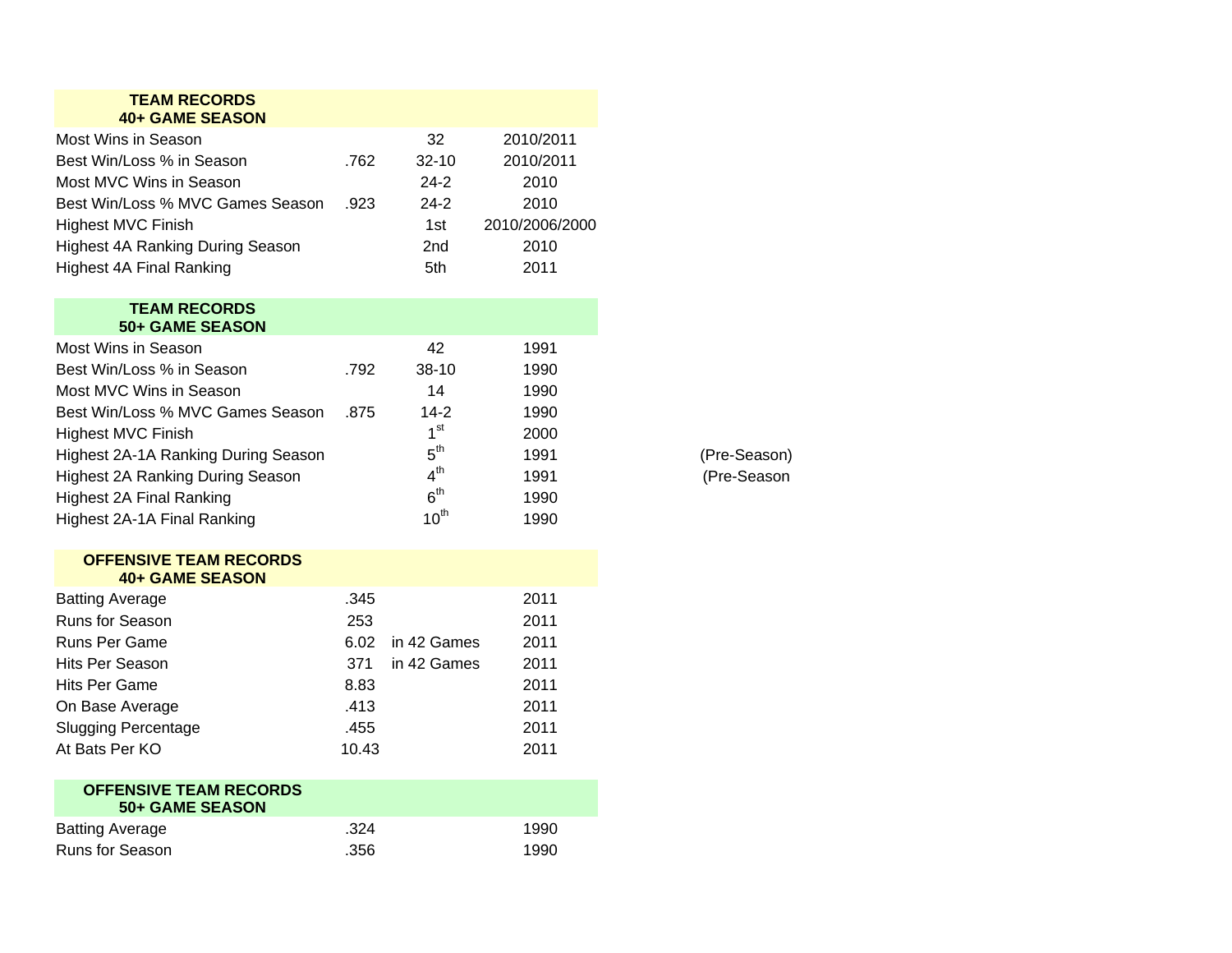| <b>Runs Per Game</b>       |        | 7.42 in 48 Games | 1990 |
|----------------------------|--------|------------------|------|
| Hits Per Season            | 435    | in 54 Games      | 1991 |
| Hits Per Game              | 8.75   |                  | 1990 |
| On Base Average            | .462   |                  | 1990 |
| <b>Slugging Percentage</b> | .420   |                  | 1990 |
| At Bats Per KO             | 13.897 |                  | 1989 |

| <b>DEFENSIVE TEAM RECORDS</b><br><b>40+ GAME SEASON</b> |       |      |
|---------------------------------------------------------|-------|------|
| Fielding %                                              | 0.974 | 2010 |
| <b>Runs Allowed Per Game</b>                            | 1.69  | 2011 |
| <b>ERA Allowed Per Game</b>                             | 1.36  | 2011 |
| <b>Opponents Batting Average</b>                        | .165  | 2011 |
| Errors Per 7 Innings                                    | 0.833 | 2010 |
| Opponents Hits Per 7 Innings                            | 3.26  | 2011 |

| <b>DEFENSIVE TEAM RECORDS</b><br>50+ GAME SEASON |      |      |
|--------------------------------------------------|------|------|
| Fielding %                                       | .950 | 1990 |
| <b>Runs Allowed Per Game</b>                     | 2.40 | 1990 |
| <b>ERA Allowed Per Game</b>                      | 1.15 | 1989 |
| Opponents' Batting Average                       | .198 | 1989 |
| Errors Per 7 Innings                             | 1.63 | 1990 |
| Opponents Hits Per 7 Innings                     | 5.30 | 1989 |

## **SINGLE SEASON INDIVIDUAL OFFENSIVE RECORDS 40+ GAME SEASON**

| <b>Batting Average</b> | .472 | Tatum Klein           | 2011      |
|------------------------|------|-----------------------|-----------|
| <b>Runs Scored</b>     | 45   | Tatum Klein           | 2010      |
| <b>Hits</b>            | 64   | Tatum Klein           | 2010      |
| <b>RBIS</b>            | 41   | Alise Miller          | 2011      |
| Doubles                | 12   | Alise Miller          | 2010/2011 |
| <b>Triples</b>         | 13   | <b>Tatum Klein</b>    | 2011      |
| Homeruns               | 6    | <b>Shelly Stumpff</b> | 2011      |
| Base on Balls          | 24   | Fran Strub            | 2008      |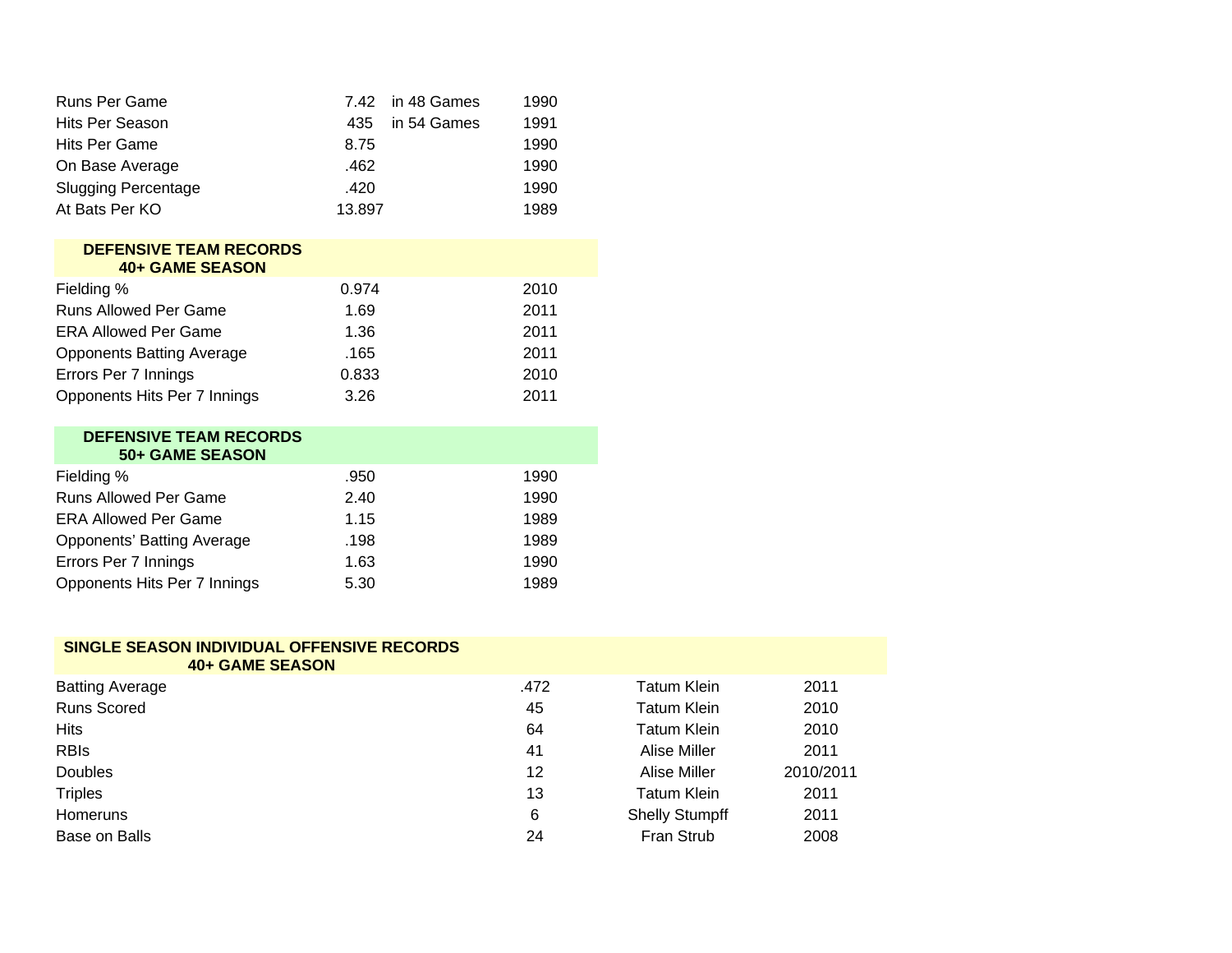| Ks per At Bats             | (5 Ks in 121 At Bats)      | 0.0413   | Ryan Jehle         | 2008 |
|----------------------------|----------------------------|----------|--------------------|------|
| OBA (Minimum 75 At Bats)   | <b>Tatum Klein</b><br>.518 |          |                    | 2011 |
| SLG % (Minimum 75 At Bats) |                            | .720     | <b>Tatum Klein</b> | 2011 |
| HP                         |                            | 5        | Fran Strub         | 2008 |
| <b>SAC</b>                 |                            | 25       | Brianna Sturtz     | 2010 |
| SB                         |                            | 27       | Tatum Klein &      | 2009 |
|                            |                            |          | <b>Fran Strub</b>  | 2009 |
| <b>SBA</b>                 |                            | 27 of 27 | <b>Tatum Klein</b> | 2009 |

## SINGLE SEASON INDIVIDUAL OFFENSIVE RECORDS<br>50+ GAME SEASON

| JUT UAIIIL JLAUUI                                  |          |                       |           |
|----------------------------------------------------|----------|-----------------------|-----------|
| <b>Batting Average</b>                             | .475     | Sarah Sopher          | 1990      |
| <b>Runs Scored</b>                                 | 66       | Kara Galer            | 1991      |
| <b>Hits</b>                                        | 88       | <b>Kate Galer</b>     | 1992      |
| <b>RBIS</b>                                        | 71       | Sarah Sopher          | 1990      |
| Doubles                                            | 20       | <b>Kate Galer</b>     | 1992      |
| <b>Triples</b>                                     | 10       | <b>Kara Galer</b>     | 1992      |
| Homeruns                                           | 9        | Ryan Jehle            | 2007      |
| <b>Base on Balls</b>                               | 37       | <b>Torrey Remmert</b> | 1990      |
| (Min. 100 AB's) 1 KO in 140 AB's<br>Ks per At Bats | .00714   | Nicole Jenn           | 1987      |
| OBA (Minimum 100 At Bats)                          | .553     | Sarah Sopher          | 1990      |
| SLG % (Minimum 100 At Bats)                        | .741     | Sarah Sopher          | 1990      |
| ΗP                                                 | 4        | Lisa Quinn            | 1987      |
| <b>SAC</b>                                         | 16       | Jamie Schiele         | 1988      |
| <b>SB</b>                                          | 47       | Kara Galer            | 1992      |
| <b>SBA</b>                                         | 47 of 48 | Kara Galer            | 1992      |
| <b>PITCHING</b><br><b>40+ GAME SEASON</b>          |          |                       |           |
| Most Victories - Career                            |          |                       |           |
| (Note:Mac 34)                                      | 39       | <b>Shelly Stumpff</b> | 2008-2011 |
| Most Victories - Season                            | $16 - 5$ | <b>Brandi Haight</b>  | 2008      |
|                                                    | $16 - 6$ | Mackenzie Haight      | 2010      |
| Best Win/Loss % Season<br>$(15-4)$                 | .789     | <b>Shelly Stumpff</b> | 2010      |
| Best ERA - Season                                  | 1.17     | Mackenzie Laux        | 2011      |
|                                                    | 9.44     | Mackenzie Laux        | 2011      |
| Most K's per 7 Innings<br>Most K's Season          |          |                       |           |
|                                                    | 178      | Mackenzie Laux        | 2011      |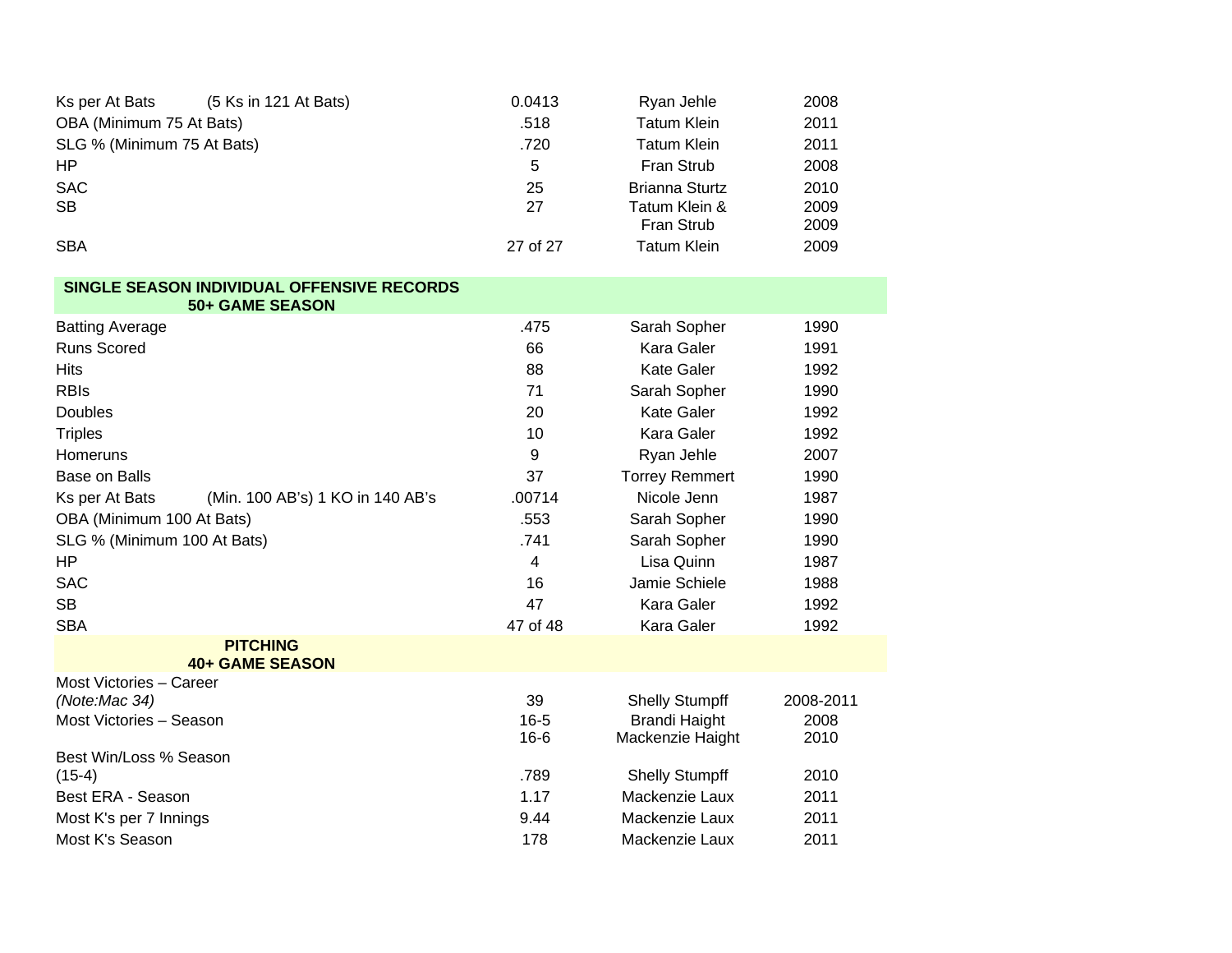| Most K's Career                 | 290  | Mackenzie Haight      | 2008-2011 |
|---------------------------------|------|-----------------------|-----------|
| Least Walks per 7 Innings       | 1.12 | <b>Shelly Stumpff</b> | 2010      |
| Lowest Opponent Batting Average | .132 | Mackenzie Laux        | 2011      |

## **PITCHING**

|  |  |  | 50+ GAME SEASON |  |  |  |
|--|--|--|-----------------|--|--|--|
|--|--|--|-----------------|--|--|--|

| <b>Most Victories Career</b> | 123 (123-38)    | Alyssa Drury      | 1989-1992 |
|------------------------------|-----------------|-------------------|-----------|
| <b>Most Victories Season</b> | 40 (40-11)      | Alyssa Drury      | 1991      |
| Best Win-Loss % Season       | $.787(37-10)$   | Alyssa Drury      | 1990      |
| Best ERA Season              | 0.712           | Karen Strobbe     | 1995      |
| Most KO's per 7-Innings      | 7.78            | Karen Strobbe     | 1995      |
| Most KO's per Season         | 385             | Karen Strobbe     | 1995      |
| Most KO's per Career         | 883             | Karen Strobbe     | 1992-95   |
| Least Walks per 7 Innings    | .759            | <b>Kim Stiers</b> | 1989      |
| Lowest Opp. Batting Avg.     | .148 (190/1281) | Karen Strobbe     | 1995      |

|            | <b>FIELDING % FOR SEASON BY POSITION</b><br><b>40+ GAME SEASON</b> |       | (Minimum of 65 Attempts/Minimum of 30 for OF) |             |                 |               |
|------------|--------------------------------------------------------------------|-------|-----------------------------------------------|-------------|-----------------|---------------|
| POSITION   |                                                                    | %     | <b>PLAYER</b>                                 | <b>YEAR</b> | <b>ATTEMPTS</b> | <b>ERRORS</b> |
| Pitcher    | (0 Errors/26 Chances)                                              | 1.000 | Mackenzie Haight                              | 2009        | 189             | 5             |
| Catcher    | (0 Errors/138 Chances)                                             | 1.000 | <b>Emily Stumpff</b>                          | 2010        | 203             | 0             |
| 1st Base   | (3 Errors/355 Chances)                                             | .992  | Tatum Klein                                   | 2010        | 488             | 6             |
| 2nd Base   | (0 Errors/128 Chances)                                             | 1.000 | <b>Brianna Sturtz</b>                         | 2011        | 235             |               |
| 3rd Base   | (2 Errors/130 Chances)                                             | .985  | <b>Shelly Stumpff</b>                         | 2010        | 147             | 10            |
| Shortstop  | (6 Errors/135 Chances)                                             | .956  | Alise Miller                                  | 2009        | 226             | 16            |
| Outfielder | (0 Errors/52 Chances)                                              | 1.000 | Fran Strub                                    | 2009        | 92              | 3             |
|            | Assists for Outfielder in a Season                                 | 8     | Fran Strub                                    | 2009        |                 |               |

| <b>FIELDING % FOR SEASON BY POSITION</b> |       |                                                |             |                 |               |
|------------------------------------------|-------|------------------------------------------------|-------------|-----------------|---------------|
| 50+ GAME SEASON                          |       | (Minimum of 100 Attempts/Minimum of 50 for OF) |             |                 |               |
| <b>POSITION</b>                          | %     | <b>PLAYER</b>                                  | <b>YEAR</b> | <b>ATTEMPTS</b> | <b>ERRORS</b> |
| <b>Pitcher</b>                           | .964  | Alyssa Drury                                   | 1992        | 139             |               |
| Catcher                                  | 1.000 | Kate Galer                                     | 1990        | 203             |               |
| 1 <sup>st</sup> Base                     | .988  | Nicole Jenn                                    | 1989        | 488             |               |
| $2^{nd}$ Base                            | .956  | Jamie Schiele                                  | 1989        | 181             |               |
| 3 <sup>rd</sup> Base                     | .932  | Sara Hollilns                                  | 2006        | 147             | 10            |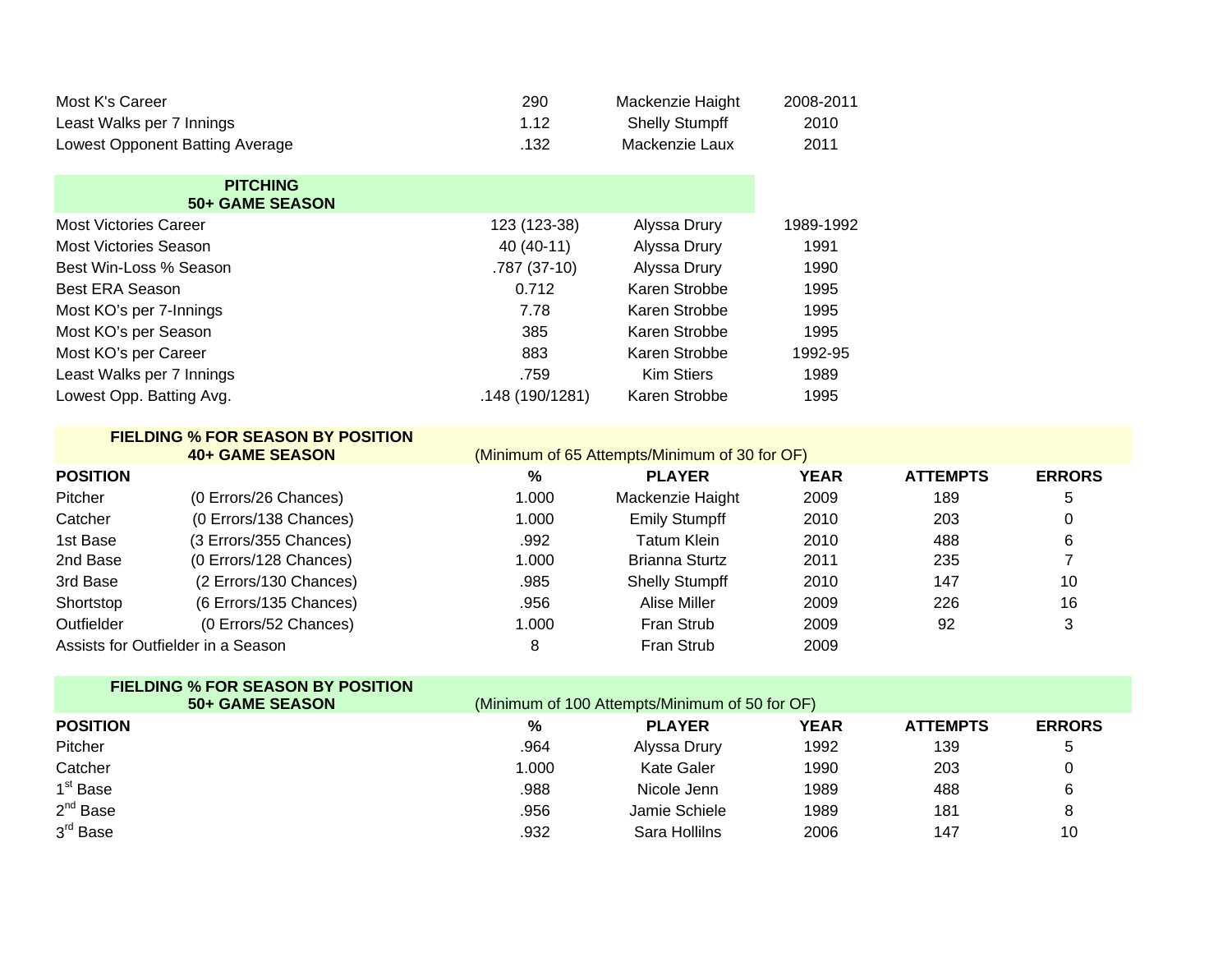| ShortStop<br>Outfielder                                                         | .929<br>.967                                                                                                 | <b>Shelly Streb</b><br>Sarah Sopher                                                                                                                                                                                                                                                          | 1990<br>1991                                                                                                 | 226<br>92 | 16<br>3 |
|---------------------------------------------------------------------------------|--------------------------------------------------------------------------------------------------------------|----------------------------------------------------------------------------------------------------------------------------------------------------------------------------------------------------------------------------------------------------------------------------------------------|--------------------------------------------------------------------------------------------------------------|-----------|---------|
| <b>OTHER RECORDS</b><br><b>50+ GAME SEASON</b>                                  |                                                                                                              |                                                                                                                                                                                                                                                                                              |                                                                                                              |           |         |
| Assists for Outfielder in a Season                                              | 16                                                                                                           | Sarah Sopher                                                                                                                                                                                                                                                                                 | 1992                                                                                                         |           |         |
| <b>400 CLUB</b>                                                                 |                                                                                                              |                                                                                                                                                                                                                                                                                              |                                                                                                              |           |         |
| <b>SEASON 400 CLUB</b>                                                          | .475<br>.473<br>.472<br>.454<br>.450<br>.449<br>.432<br>.425<br>.421<br>.419<br>.415<br>.412<br>.412<br>.412 | Sarah Sopher<br><b>Kate Galer</b><br><b>Tatum Klein</b><br><b>Tatum Klein</b><br>Kate Galer<br>Sarah Sopher<br><b>Bridget Shields</b><br><b>Brianna Sturtz</b><br><b>Shelly Streb</b><br><b>Bridget Shields</b><br>Kara Galer<br><b>Alise Miller</b><br><b>Bridget Shields</b><br>Nicki Jenn | 1990<br>1992<br>2011<br>2010<br>1990<br>1992<br>2004<br>2011<br>1990<br>2005<br>1990<br>2011<br>2006<br>1988 |           |         |
|                                                                                 | .400                                                                                                         | <b>Mallory Manning</b>                                                                                                                                                                                                                                                                       | 2006                                                                                                         |           |         |
| <b>CAREER 400 CLUB</b><br>(Note: Tatum's 9,10,11 totals - 163 hits/382 at bats) | .427<br>.403<br>.402                                                                                         | <b>Tatum Klein</b><br><b>Kate Galer</b><br>Sarah Sopher                                                                                                                                                                                                                                      | 2009-2011<br>1988-1992<br>1988-1992                                                                          |           |         |
|                                                                                 |                                                                                                              |                                                                                                                                                                                                                                                                                              |                                                                                                              |           |         |

| <b>CAREER INDIVIDUAL OFFENSIVE RECORDS</b><br>40+ GAME SEASON |     |                       |           |
|---------------------------------------------------------------|-----|-----------------------|-----------|
| <b>Doubles</b>                                                | 38  | Alise Miller          | 2008-2011 |
| Triples                                                       | 21  | Tatum Klein           | 2009-2011 |
| <b>Homeruns</b>                                               | 11  | <b>Shelly Stumpff</b> | 2008-2011 |
| RBI's                                                         | 118 | Alise Miller          | 2008-2011 |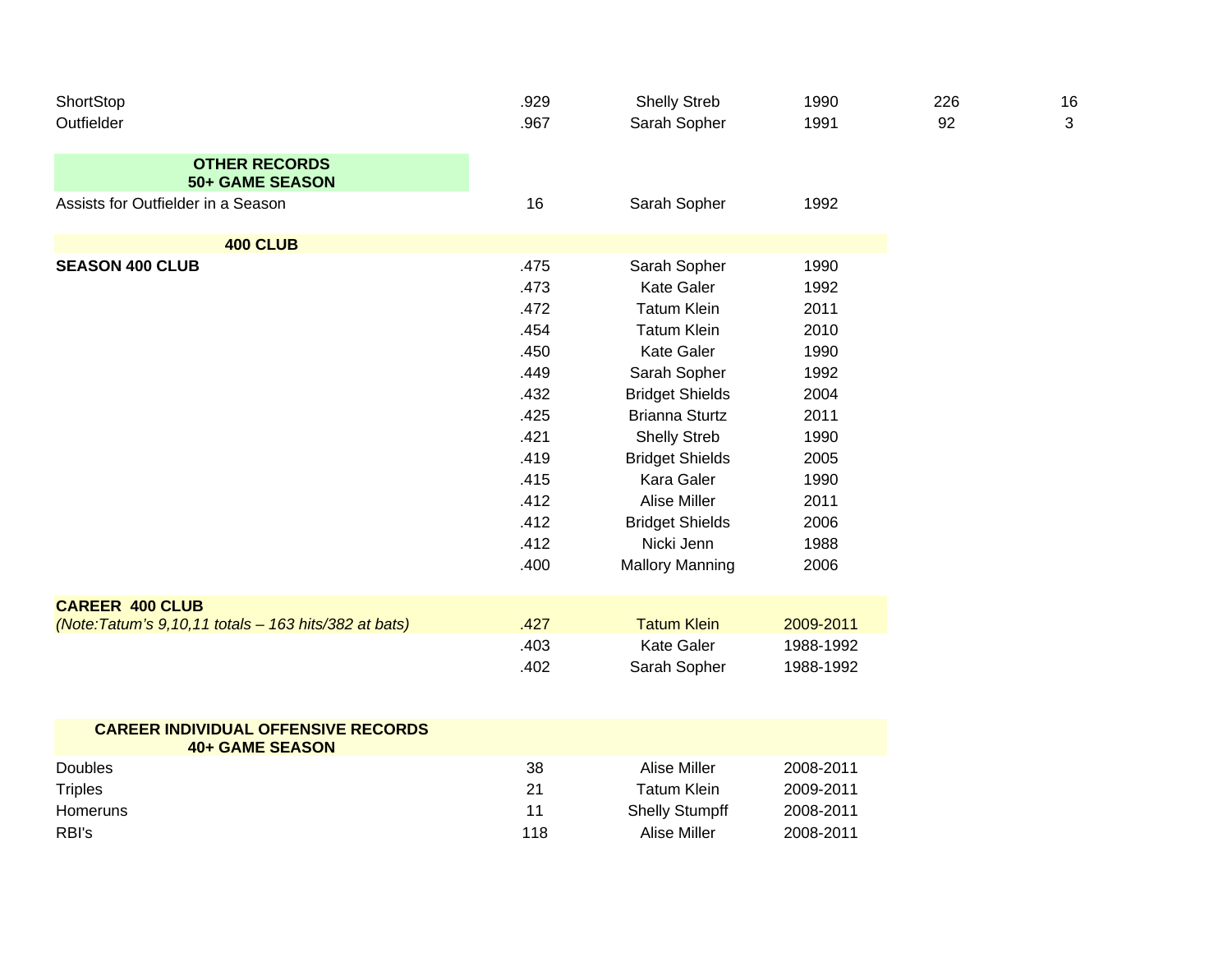| <b>Hits</b>                                     | 163    | <b>Tatum Klein</b>     | 2009-2011 |  |  |
|-------------------------------------------------|--------|------------------------|-----------|--|--|
| Runs                                            | 116    | <b>Tatum Klein</b>     | 2009-2011 |  |  |
| Stolen Base                                     | 61     | <b>Tatum Klein</b>     | 2009-2011 |  |  |
| <b>1st TEAM ALL-STATE SELECTIONS</b>            |        |                        |           |  |  |
| <b>First Base</b>                               |        | <b>Tatum Klein</b>     | 2011      |  |  |
| Outfield                                        |        | <b>Mallory Manning</b> | 2006      |  |  |
| Catcher                                         |        | <b>Kate Galer</b>      | 1992      |  |  |
| Shortstop                                       |        | <b>Shelly Streb</b>    | 1990      |  |  |
| HALL OF FAME PITCHERS (CAREER 100 GAME WINNERS) |        |                        |           |  |  |
|                                                 | 123-38 | Alyssa Drury           | 1988-1992 |  |  |
|                                                 | 103-74 | <b>Kim Stiers</b>      | 1985-1989 |  |  |
| <b>MVC DIVISIONAL MVP WINNERS</b>               |        |                        |           |  |  |
| Outfield                                        |        | <b>Mallory Manning</b> | 2006      |  |  |
| Pitcher/2nd Base                                |        | Keri Scholl            | 2000      |  |  |
| Catcher                                         |        | <b>Kate Galer</b>      | 1992      |  |  |

## **SEASON TEAM RECORDS**

| <b>YEAR</b> | <b>WIN/LOSS</b> | <b>MVC</b> | <b>HEAD COACH</b> | <b>ASSISTANT COACH</b> | 9/10 COACH | <b>WIN/LOSS</b> |
|-------------|-----------------|------------|-------------------|------------------------|------------|-----------------|
| 1973        | No Record       | (JV Only)  |                   |                        |            |                 |
| 1974        | $3 - 11$        |            |                   |                        |            |                 |
| 1975        | $2 - 10$        |            |                   |                        |            |                 |
| 1976        | $3 - 14$        |            |                   |                        |            |                 |
| 1977        | $9 - 10$        |            |                   |                        |            |                 |
| 1978        | $5 - 14$        |            |                   |                        |            |                 |
| 1979        | $8 - 14$        |            |                   |                        |            |                 |
| 1980        | $10 - 16$       |            |                   |                        |            |                 |
| 1981        | $12 - 10$       |            |                   |                        |            |                 |
| 1982        | $7-20$          |            |                   |                        |            |                 |
| 1983        | $4 - 26$        |            |                   |                        |            |                 |
| 1984        | $12 - 21$       |            |                   |                        |            |                 |